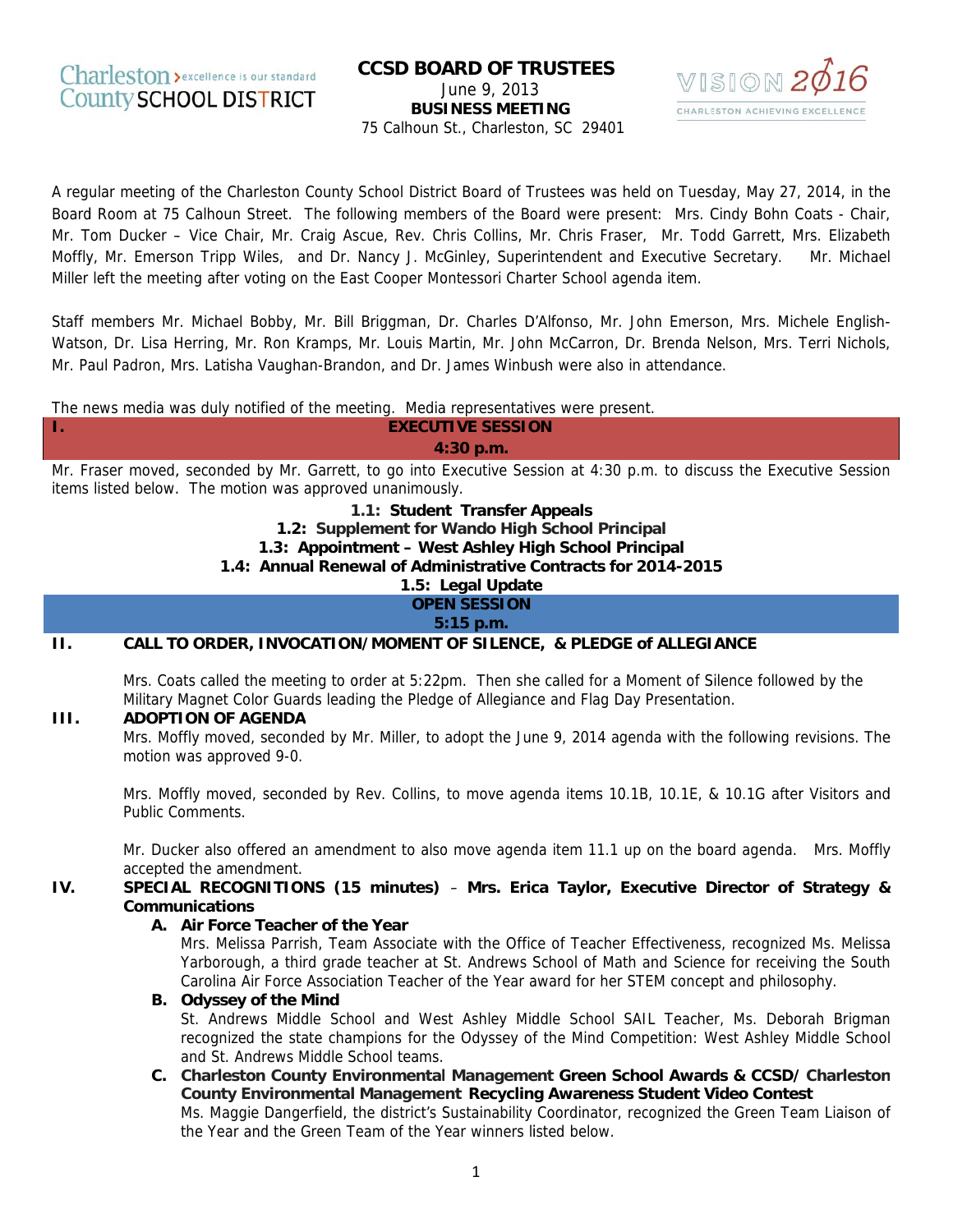- a. Green Liaison of the Year: Ms. Ashley Harris- Ashley River Creative Arts
- b. Green Day Porter of the Year: Mr. James Benson- West Ashley Middle
- c. Green Team of the Year: Ms. Kit Fox and Mr. Travis Benintendo- Haut Gap Middle

# **V. SUPERINTENDENT'S REPORT – Dr. Nancy J. McGinley, Superintendent of Schools**

Dr. McGinley began her comments by recognizing the high school valedictorians. She discussed her experience last week attending numerous graduation ceremonies and thanked principals, teachers, school based staff, day porters, food and nutrition staff, and anyone else that supports CCSD schools. She underscored the importance of preparing our students for 21st Century jobs and stated that this is our core mission and that our core work is supporting our teachers so they can continue to inspire and teach our students. She concluded her remarks with a brief mention of the 4th annual Charleston Educator Symposium beginning tomorrow. The symposium is fast becoming a regional resource for many teachers and principals and the slate of state and national speakers grows each year. This year, US Secretary of Education Arne Duncan is planning to deliver some short remarks on Thursday morning.

# **VI. VISITORS, PUBLIC COMMUNICATIONS**

NOTE: Mr. Fraser and Mr. Garrett recused themselves during Mayor Riley's comments regarding the upcoming Tax Increment Financing.

1. City of Charleston Mayor Riley addressed the Board about extending the two Tax Increment Financing requests for the City of Charleston. He said both TIFs (Magnolia – 10 years and Horizon - 5 years) are beneficial to the city and the district. He spoke of businesses that will purchase property if the TIF is approved and said some properties were assessed with the probability of refinancing them with the TIF. Small Minority businesses would participate. The TIF development would allow the involvement of MUSC to link with Burke and the Math and Science schools. When the TIF expires, the tax increase would be huge to the district. Mr. Ducker said all questions were discussed at the Strategic Education Committee meeting.

At 5:47pm, Mr. Miller asked the Board to consider voting on the East Cooper Montessori Program at this time to allow him to vote before leaving the meeting. The request was approved by consensus. The Board paused to vote on the East Cooper Montessori agenda item at this time.

- 2. Mr. Anthony Bryant expressed concerns about the Board meeting process stating that he was not allowed to address the Tax Increment Financing topic because the Board voted on the agenda item before he had the opportunity to address that topic. Also, Mr. Bryant spoke about an EPA memo relative to his complaint against a CCSD school district employee.
- 3. Ms. Kate Riddle addressed the Board in support of a Montessori program at Murray LaSaine. She said while the Montessori Program process was transparent, questions are now being raised by some individuals about the program. She outlined all the efforts to share information with parents.
- 4. Ms. Katy Calloway urged the Board to continue moving forward with the plans to implement a full Montessori Program at Murray LaSaine ES.
- 5. Ms. Eva Dawson shared a copy of a letter outlining her concerns about the shortage of educational programs for students. She mentioned her grandson who is a gifted and talented student. Mrs. Coats asked Dr. Herring to address the issue.
- 6. Ms. Louise Monteith addressed the Board in support of Montessori options for students.
- 7. Ms. Ebony German expressed concerns about Durham Bus Services failure to pick up her child or return her calls to discuss transportation services for her child at James Simons Montessori.

# **VII. APPROVAL OF MINUTES/EXECUTIVE SESSION AGENDA ITEMS**

# **7.1: A. Open Session Minutes of May 27, 2014, 2014**

Mr. Garrett moved, seconded by Mr. Fraser, to approve the open session minutes of May 27, 2014. The vote was 8-1-0 (Moffly abstained).

# **7.2: Executive Session Action Items of June 9, 2014**

The Board voted on the following executive session action items of June 9, 2014.

# **1.1: Student Transfer Appeals**

Mr. Ducker moved, seconded by Mr. Fraser, to approve the student transfer appeals  $# 5, 6, 9, 10, 13,$ 

15, 19, and 20. All other transfers would be referred to the lottery. The vote was 8-0.

# **1.2: Supplement for Wando High School Principal**

Mr. Garrett moved, seconded by Mr. Fraser, to approve a supplemental payment for the Wando High School Principal who currently leads the largest high school in district, providing educational growth and opportunities to approximately 3,800 students. The vote was 5-3 (Coats, Collins and Ducker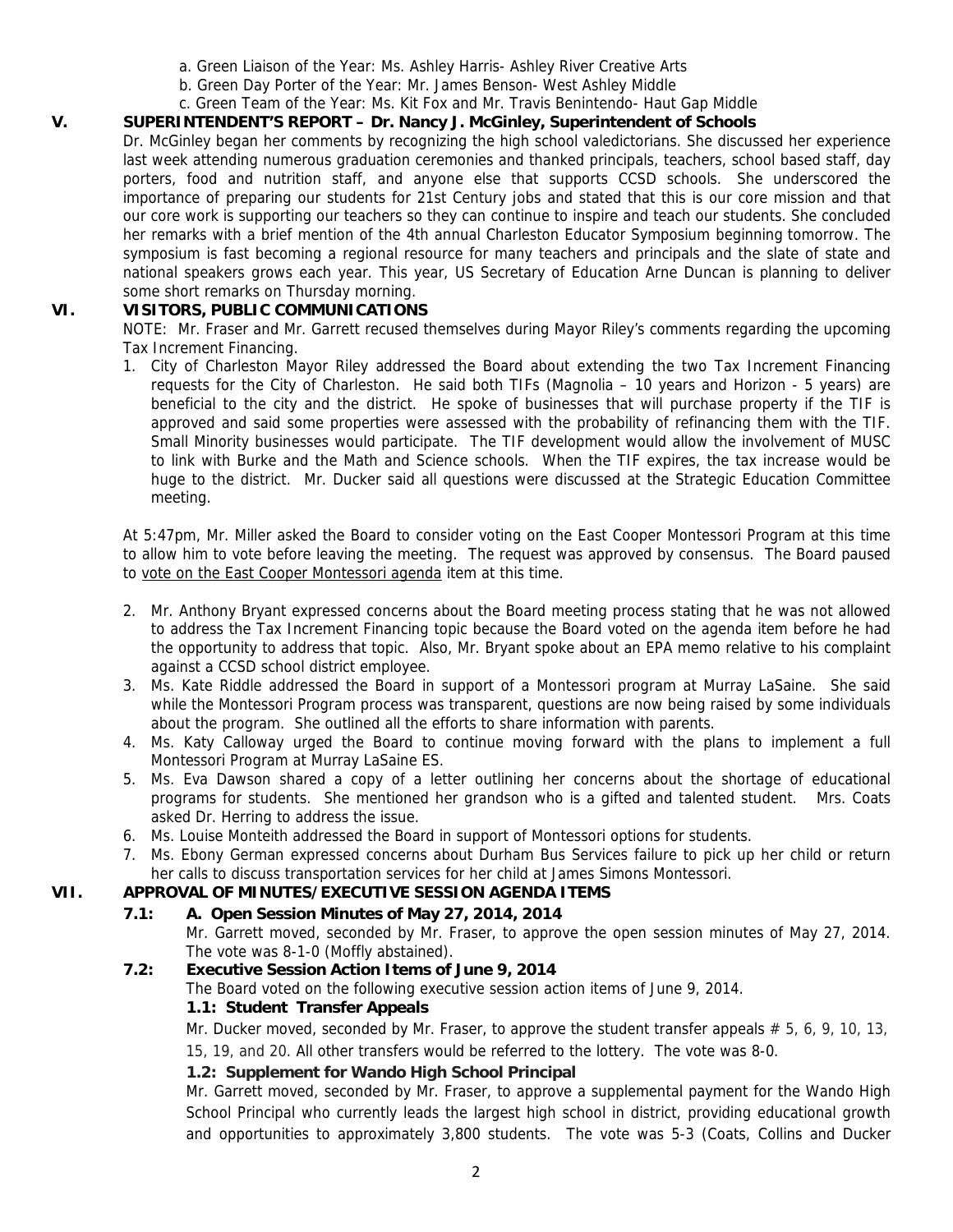opposed.

# **1.3: Appointment – West Ashley High School Principal**

Mr. Fraser moved, seconded by Mr. Ascue, to approve the principal recommendation to appoint Mr. Lee Runyon as principal at West Ashley High School. The vote was 8-0.

# **1.4: Annual Renewal of Administrative Contracts for 2014-2015**

Mr. Fraser moved, seconded by Mr. Ascue, to approve the annual renewal of administrative contracts for the 2014-2015 school year.The vote was 8-0.

#### **1.5: Legal Update**

The Board received a legal update. No action was taken.

#### **7.3: Financial Minutes of May 27, 2014**

Mr. Ascue moved, seconded by Mr. Ducker, to approve the financial minutes of May 27, 2014. The vote was 8-0.

### **VIII. CAE UPDATE**

The Board did not receive a CAE Update.

#### **IX. MANAGEMENT REPORT(S)**

The Board did not receive a Management Report.

# **X. COMMITTEE REPORT(S)**

#### **10.1: Audit & Finance Committee – Mr. Todd Garrett**

#### **A. Audit & Finance Committee Update**

The Committee will provide information and receive input from Board members on the following: -Items that are currently before the committee that have not been brought forward to the Board; -Future topics the committee plans to bring forward; and -What is needed to move the item forward?

#### **B. Agreed Upon Procedures – 1 Cent Sales Tax Construction Program**

Mr. Garrett moved, seconded by Mr. Fraser, to approve the recommendation to accept the agreed upon procedures report for the 2011-2016 one cent sales tax building program, through December 31, 2013 as presented. The vote was 8-0.

Mr. Ed Royall and Mr. Tim Grove addressed the Board on behalf of the Elliot Davis CPA firm. They informed the Board that the system of internal control used by the district is remarkable and level of layers is unlike any other he has seen. A testing was done to touch each project. All the procedures they were asked to apply were applied. There were a few minor spreadsheet corrections. But overall, they were pleased with their findings.

Rev. Collins asked Mr. Bobby about the audit. Mr. Bobby said it was generated out of the Charleston Educational Excellence Financing Corporation (CEEFC) committee meeting. They felt it was imperative to have it done. The program speaks highly of the work Mr. Bill Lewis and Mr. Rick Holt have done over the years. And, it speaks highly for a district seeking a referendum.

Mr. Ducker asked if three bids were brought back in response to the Board's request. Mr. Bobby confirmed.

Mrs. Coats said the MUNIS system was a minor issue. Then she asked if the upgrade was in place. Mr. Bobby said the formula was corrected in MUNIS.

Mr. Fraser commended staff for having done a great job.

#### **C. Nutrition Services RFP Award for the Purchase of Perishable and Non-Perishable Food Items and Distribution – Pulled 6/6/14 by W. Campbell**

This item was pulled from the agenda. Therefore, no action was taken.

#### **D. Pattison's Academy for Comprehensive Education (PACE's) Request for Facility and Transportation Services**

Mrs. Coats moved, seconded by Mr. Garrett, to table the recommendation in response to a request from PACE Academy for facility and transportation services. The vote was 8-0.

• Staff recommends that the Board decline to provide a facility or space for Pattison's Academy for Comprehensive Education ("PACE"). Staff also recommends that the Board decline to financially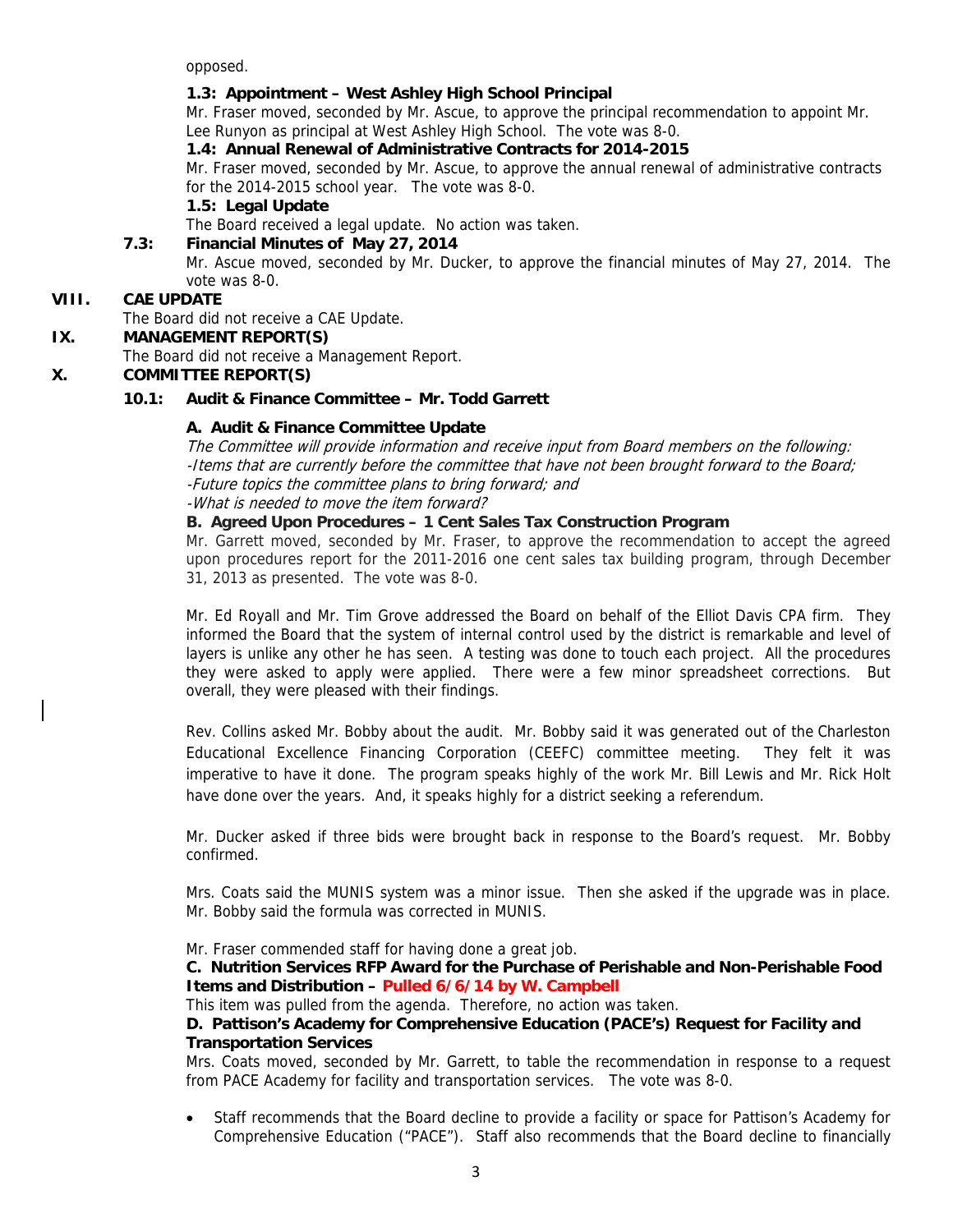support the costs of the school's student transportation. However, staff recommends that the Board consider whether transportation of the school's students could be provided through the CCSD bus contract, for transportation at the most cost-effective rate, as long as PACE remains responsible for payment of those services. (Note: the result would likely be a reduction in their current cost of operation).

Mr. Garrett said the Audit and Finance Committee voted to not approve the recommendation. However, Mr. Wiles has a different recommendation from the Policy and Personnel Committee. He asked the district to provide a bus contract through Durham Bus Services with district responsible for paying the cost.

Mr. Garrett said the reason why it was not recommended was because it would be more expensive for them to do it. Mr. Bobby said prior to the Audit and Finance Committee meeting, they did an investigation and felt Durham could provide at a lesser cost. However, after discussion of the services that are needed, it was determined that it would exceed the services they were already receiving because it's a challenge. Mrs. Coats asked Mr. Bobby if the district could assist the charter school in getting a cost effective amount. Mr. Bobby said the district would work with them to come up with a more effective cost solution. Mr. Bobby said the challenge was that the charter began without transportation. Over time, it was determined that it was needed.

Rev. Collins said PACE spends \$200,000 annually. He asked if Durham could provide the services for half the amount. Mr. Bobby said the cost would be more. Originally they talked about reducing expenses, based on a certain condition. However, they decided they wanted a different level of services. That would cost more than they are paying now. Staff is willing to do whatever the Board directs them to do. However, more time is needed to continue the investigation further. Mrs. Moffly suggested postponing the approval. Mr. Wiles asked if it would be included in the budget that is being approved tonight. Mr. Bobby said the budget could be amended at a later time. It was determined that this agenda item would be on the next board agenda.

#### **E. East Cooper Montessori Charter School**

Mr. Garrett moved, seconded by Mr. Fraser, to approve the recommendation for ECMCS to utilize the former Whitesides ES building. This to allow ECMCS the ability to expand their offerings in the east zone and be a part of the solution to alleviate the need for additional seats and capacity in District 2. ECMS accepts the building in "as is" condition and they will be responsible for all maintenance and operating costs. They will also be required to make any improvements required by the Office of School Facilities (OSF). Additional details regarding the agreement are outlined below. The vote was 9-0

- 1. Rent free for a period of five years and renewable for two additional five-year periods with one year's notice.
- 2. Phase I beginning in August 2014, ECMCS would relocate approximately 60 middle school students to the annex of the old Whitesides campus.
- 3. Phase II ECMCS would relocate approximately 250 students in the early elementary and primary into the main building on the campus beginning August of 2015.
- 4. ECMCS accepts the building in an "as is" condition, and they will be responsible for all maintenance and operating costs. They will also be required to make any improvements required by the OSF.
- 5. Per Rev. Collins' recommendation, the Principal of ECMCS will bring a plan back to the Board to increase diversity at the school.
- 6. Per Mr. Ducker's recommendation, the Board will approve ECMCS going forward pending a contract be brought back to the Board in the near future. The Board should also approve a lease agreement with ECMCS. Mr. Fraser said the contract would take up to 45 days. Then he suggested the Board approve a written memorandum of agreement at the June 23, 2014 meeting signed by the principal and CCSD Board Chair and a lease agreement within the next 45 days. Mr. Ducker accepted the amendment offered by Mr. Fraser.

Mr. Garrett said after talking to Mr. Bill Lewis, it was determined that there was no plan for the old Whitesides ES facility. Therefore, it was determined that they could use the facility rent-free for five years. Other details are outlined above. Rev. Collins requested the Principal of ECMCS bring a plan back to the Board to increase diversity at the school.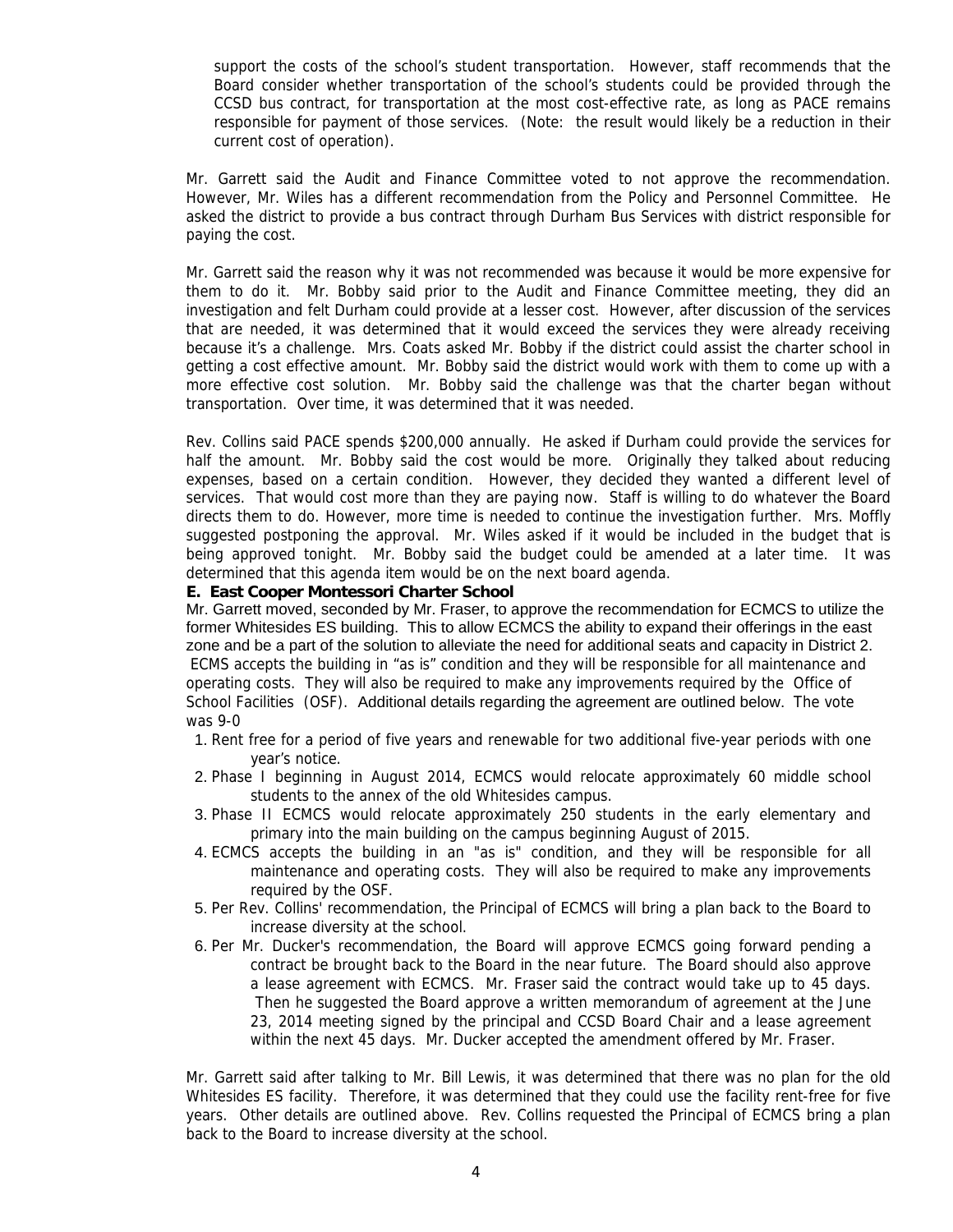Ms. Jodi Swanigan stepped forward to address the request from Rev. Collins to address the diversity request. Ms. Swanigan said that is one of the reasons they want to move to have space to increase diversity. She said the applicant pool would be expanded. She has a waiting list and they take in 200 applications annually.

At 6:00pm the Board took a five-minute break. The meeting reconvened at 6:05pm with the same members present.

#### **F. FY 2015 Workers Compensation Excess Insurance Package**

Mr. Garrett moved, seconded by Mr. Fraser, to approve the recommendation to authorize staff to **maintain the present deductible of \$750,000**, to procure excess workers compensation coverage for FY2015. The funding source id FY2015 General Operating Fund. The vote was 8-0.

 Mr. Garrett said the deductible could be increased to save money. However, the amount the district would pay would increase. Therefore a recommendation was made to maintain the deductible. He also said \$7.6 million would be left in the reserve fund and there would not be a millage increase.

#### **G. Middle School Bell Times**

Mrs. Moffly moved, seconded by Mr. Garrett, to pull the recommendation to change bell times for Title I middle schools to an earlier time. The vote was 8-0.

Mr. Garrett said the Audit and Finance Committee did not vote on this item. Mrs. Coats said it should be a Consent Agenda item. Then, she asked Mr. Bobby to share the details. Mr. Bobby said the Middle School stop and start times are different. The intent is to address this issue. He spoke of the options considered to include two-three runs. Coupling of age groups—middle and high students was met with concerns from Dr. Winbush. Dr. McGinley said staff looked at creative solutions and there are problems with all considered. A solution is needed to find equity. Teachers and parents have addressed the Board calling for a solution. She asked the Board to allow staff to bring a solution to the Board in the future.

Mr. Fraser said the Board may need to rethink all start times and not just try to address this issue separately. Dr. McGinley said time and transportation expertise is needed to rethink the whole situation. She doesn't want to put the five schools on hold for one year. However, she may ask the Board to approve it for one year to allow time to rethink the entire transportation piece.

Rev. Collins said when negotiating prices for bus services, time schedules should be considered. He said the whole system should be reexamined.

Mr. Ducker reminded everyone that Dr. McGinley said a comprehensive solution was needed. Mr. Ascue said hopefully the comprehensive solution would not take long. He doesn't want to extend Durham's contract. Mr. Bobby said the Council of Great City Schools provided a draft of the work they did a few weeks ago. Staff will look at that and send out a Request for Proposal. One thing must be done to complete the other and get the best results. Mr. Fraser called for the question since a lot of information was provided earlier at the Audit and Finance Committee meeting.

#### **H. 2nd Reading and Adoption of the FY2015 Budget**

Mr. Garrett moved, seconded by Mr. Fraser, to approve the second reading and adoption of the Charleston County School District fiscal year 2015 budget shown below. The vote was 8-0.

- General Operating Fund \$404,009,148
- Special Revenue Fund \$62,037,007
- Education Improvement Act \$23,320,351
- Food Service Budget \$24,231,393
- Debt Service/Capital Budget \$84,217,107/\$206,450,124

Mr. Bobby said there are some minor changes since the first reading of the budget. All of the changes are in the area of reducing the anticipated expenditures. He said \$1.6 million in anticipated expenditures was removed. It was a line item for potential middle school transportation bell time solution. There were reductions in a number of other areas. At one point the district considered reducing the impact on fund balance. There are some non-recurring items that could be recouped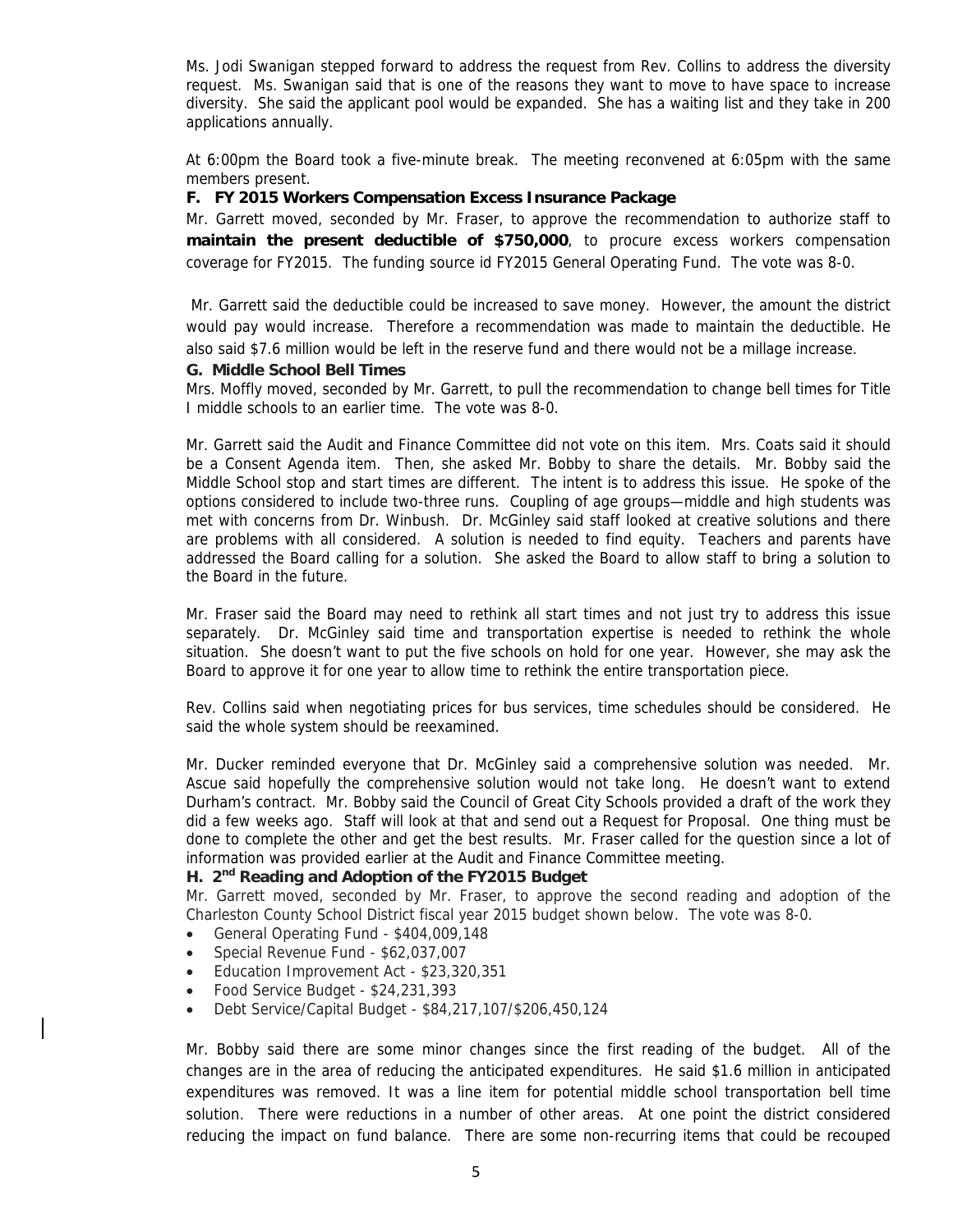next year. However, it is not nearly as great as it was this year--\$733,000. An amount that was not included in non-recurring, that could be considered non-recurring is what will be done with those schools that are now running extended contracts where teachers work more than 190 days. While the Renaissance School days were reduced, 10 extra days are still being carried on and additional days were added to the additional three schools for next year. That is not designed to be a forever decision, however, it could be if it is something the district make as a standard because it work so well. At this point, it hasn't reached that level of significant outcome.

Mr. Ascue asked about the reduction in Montessori expenses. Mr. Bobby said it was a result of reviewing and fine tuning the program. It was not a cut, but a refinement of anticipated costs.

Mr. Fraser asked if it reflected where the district thought the budget would go. Mr. Bobby said it reflected amounts the state has earmarked for reading coaches. If the district accepts funds from the state for teacher coaches, if there is a difference in the amount, it must be made up by the school because there is not a placeholder in the district's budget to cover variations in compensation packages for staff. If principals want teacher coaches, they must be ready to look into their school budgets to find the funds needed to support the district. Also, the state added funds for CD-K students that should release some funds. The state has identified millions of dollars to support Technology—digital resources which the district already pays for out of Fixed Cost of Ownership funds. The state will also provide funds for technology support. The district has not made decisions regarding repurposing those costs. The funds from the state would allow the district to enhance services in those areas or free up fund balance.

Mr. Fraser asked about funds allocated to rural schools. Mr. Bobby said it would be positive to get funds for rural schools from the state.

Rev. Collins asked where to find the school pool funds. Mr. Bobby said it is not a separate line item because several years ago, school funds were reduced by 70%. Now schools are funded at 90%. He suggested getting it back to 100% in the future. Rev. Collins agreed and suggested funds be identified to make it happen. Mr. Bobby said he would ask Ms. Kellie Meyers to see how much it would cost. However, he asked the Board not to ask staff to go back to cut something to make it happen. Also, Mr. Bobby said there is a staffing contingency controlled by Dr. McGinley to address issues when there are allocations or other needs. There is also a small non-personnel contingency controlled by Dr. McGinley. Requests can be made for discretionary things that are not needed.

Rev. Collins asked about the Substitute Teacher costs. Mr. Bobby did not have the information available to answer the question.

Mr. Ducker asked if computer education teachers would be cut. Mr. Bobby said everything that was given last year was maintained. He said the positions are .5 to 1.0 and those areas weren't further advanced. Mr. Ascue suggested that area be enhanced. Also, he said he wanted to see savings in the area of Kelly Services. Mr. Bobby said he would bring a report to the Board on the savings for Kelly Services. Mr. Bobby said the savings for Kelly Services would be apparent in the area of insurance benefits.

Mr. Fraser said the budget was thoroughly reviewed in the Audit and Finance Committee meeting and there are some big ticketed items that would not be carried over next year such as the salary study implementation.

Mr. Garrett said 1100 employees were in the overpaid category. Step increases are not considered for folks in the frozen category. However, that wouldn't apply for a Cost of Living increase.